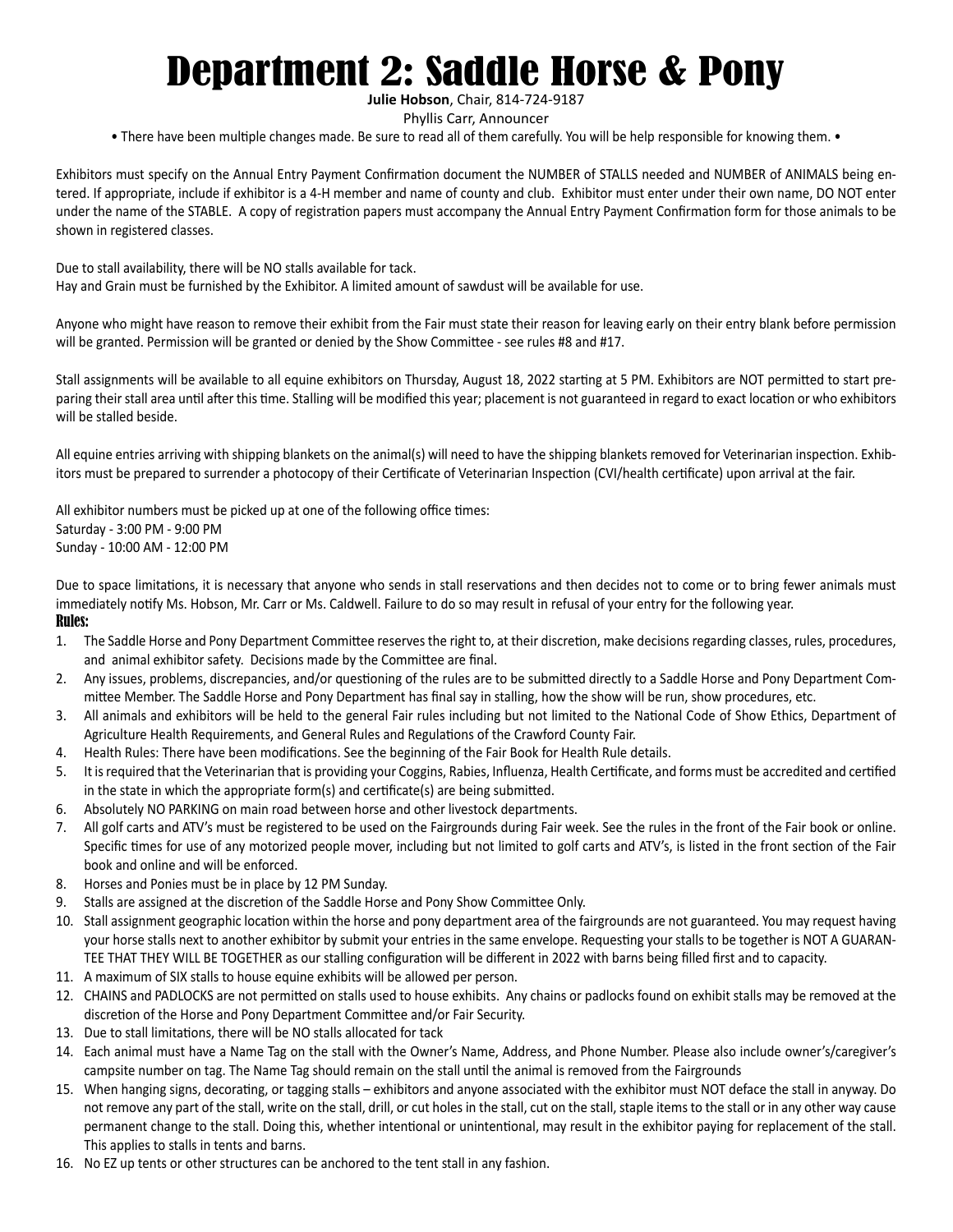- 17. No Youth under 18 years of age is permitted to be in the tents and barns, unless accompanied by a responsible adult, after midnight.
- 18. Livestock may not be removed before 8 PM on closing day of the Fair. Any person requesting the removal of their equine animals before 8 PM on Saturday without permission of the Show Committee will not be permitted to return the following year.
- 19. All horses and ponies must be sound and healthy. The Fair Vet will have the right to reject any animal.
- 20. Age of animal will be determined from January 1 of the year of birth.
- 21. Animals will be shown according to the following heights in all riding, driving, and non-register in-hand classes. Miniature horses are 38 inches and under; ponies are over 38 inches to and including 56 inches; horses over 56 inches. In halter classes, registered horses must be shown as horses regardless of size.
- 22. Foals shown in class as to the size of the mare.
- 23. All equines being entered in halter classes, may only be shown in one halter class-pony, horse, or working performance halter. If they are being shown in registered halter classes, registration papers must accompany your Animal Entry Confirmation form.
- 24. Boots or hard soled shoes are to always be worn when handling horses. Tennis Shoes and Flip Flops are NOT allowed to be worn while handling any horse/pony/mule/burro. Failure to comply may result in forfeiture of winnings.
- 25. Horses and ponies are to be washed or rinsed off in the wash racks only, not in the barns, the roads, fields or at campsites.
- 26. Horses may not be any closer to the food booth than inside the make-up ring. Absolutely NO horses are to traverse the road between the food booth stands.
- 27. No ponies or horses are to be ridden on any part of the Fairgrounds other than in the show, draft horse, or make-up rings.
- 28. All animals must be entered under an exhibitor's name. NO FARM NAMES will be accepted.
- 29. Online entry is mandatory. Any questions or concerns contact the Horse and Pony Department Secretary.
- 30. Age of exhibitors will be as of January 1 for all classes. An exhibitor may show up an age division if they so choose to and will be required to show at that age level for the entire show.
- 31. Exhibitors are to handle animals in a safe and respectable manner to ensure the safety of others, themselves, and the animals!
- 32. The Committee reserves the right to ask any unmanageable animals to be returned to the stables or removed from the Fairgrounds.
- 33. Children age 10 and under with a horse/pony/mule must be escorted to and from the rings by an adult.
- 34. Stallions over one year to be exercised and/or shown by a person, 18 years of age or older as of January 1 of current year.
- 35. No cell phones or PDAs are permitted to be used in any way at any time while you are in the ring while practicing or showing.
- 36. When rings are open for practice, no one should be on foot inside the ring providing training to any individual exercising a horse/pony/donkey/ burro exhibit inside the ring. During this time, instruction for those handling animals must come from the rail.
- 37. During designated youth practice time, folks may be in the ring on foot to assist with control of exhibits in order to ensure the safety of our youngest exhibitors.
- 38. All animals must be under cover by 10 PM The rings will be reserved from 10 PM to 11 PM for lunging of stallions and foals. After 10 PM, with the exception of stallions and foals, all rings are closed to Saddle Horse and Pony entries.
- 39. Ponies and horses will be shown according to the book and judging will start at 5 PM Sunday, August 21, Monday, Tuesday, Wednesday, and Friday, 10 AM Thursday and Saturday
- 40. All entries must show in at least one class-either a halter, game, hitch, driving or performance class on Sunday, Monday, Tuesday, Wednesday, and Thursday.
- 41. All ponies or horses are to be shown by one person while in the show ring or being judged, unless specified otherwise.
- 42. All ponies or horses can ONLY be shown once per Class except for jackpot classes.
- 43. Judge's decision is final.
- 44. Persons showing animals are requested to be clean and correctly dressed. No t-shirts, tennis shoes, or baseball hats will be permitted in the show ring. Hard hats are optional. Chaps are optional in all Pleasure and Equitation Classes. Aprons are optional in all driving classes.
- 45. Two minutes will be the maximum allowance for all tack changes, except for Costume Classes and Versatility Class.
- 46. Once the gate has been declared closed, no animals will be allowed to enter. It is the responsibility of the exhibitor to be at the ring on time, regardless of their order of showing within the class.
- 47. All exhibitors and trainers are required to follow the Code of Ethics regarding "coaching." The Show Committee reserves the right to ask anyone providing "excessive coaching" to leave the ring area. Repeated request may result in disqualification of exhibitor.
- 48. Use of profanity during the show by either the exhibitor or a representative of the exhibitor may result in the exhibitor being disqualified and winnings forfeited.
- 49. In ALL Walk-Trot classes, including timed events, exhibitors must ride unaided by any other individual. Exceptions will be that a member of the Show Committee will hold the exhibitor's animal while participating in the Crawl through Barrel class
- 50. In DRAFT HITCH classes: Only Draft hitch harnesses will be judged in all hitch classes.
- 51. When driving a hitch exhibit outside the ring, you must have a header escort.
- 52. When a Youth exhibitor (under 14 as of January 1) is showing a hitch exhibit, a header must be in the cart with them while in the show ring. Exhibitors who show in the youth hitch classes will not be permitted to show in the ladies or men's hitch classes.
- 53. In all pattern classes, if an exhibitor goes off course, they will be allowed to complete the pattern as long as they continue forward motion. The exhibitor may not restart the pattern.
- 54. Specific rules for certain classes will be posted at the Horse and Pony Department Office.

#### **Game Entries**

1. Game entries are not required to dismount in the ring.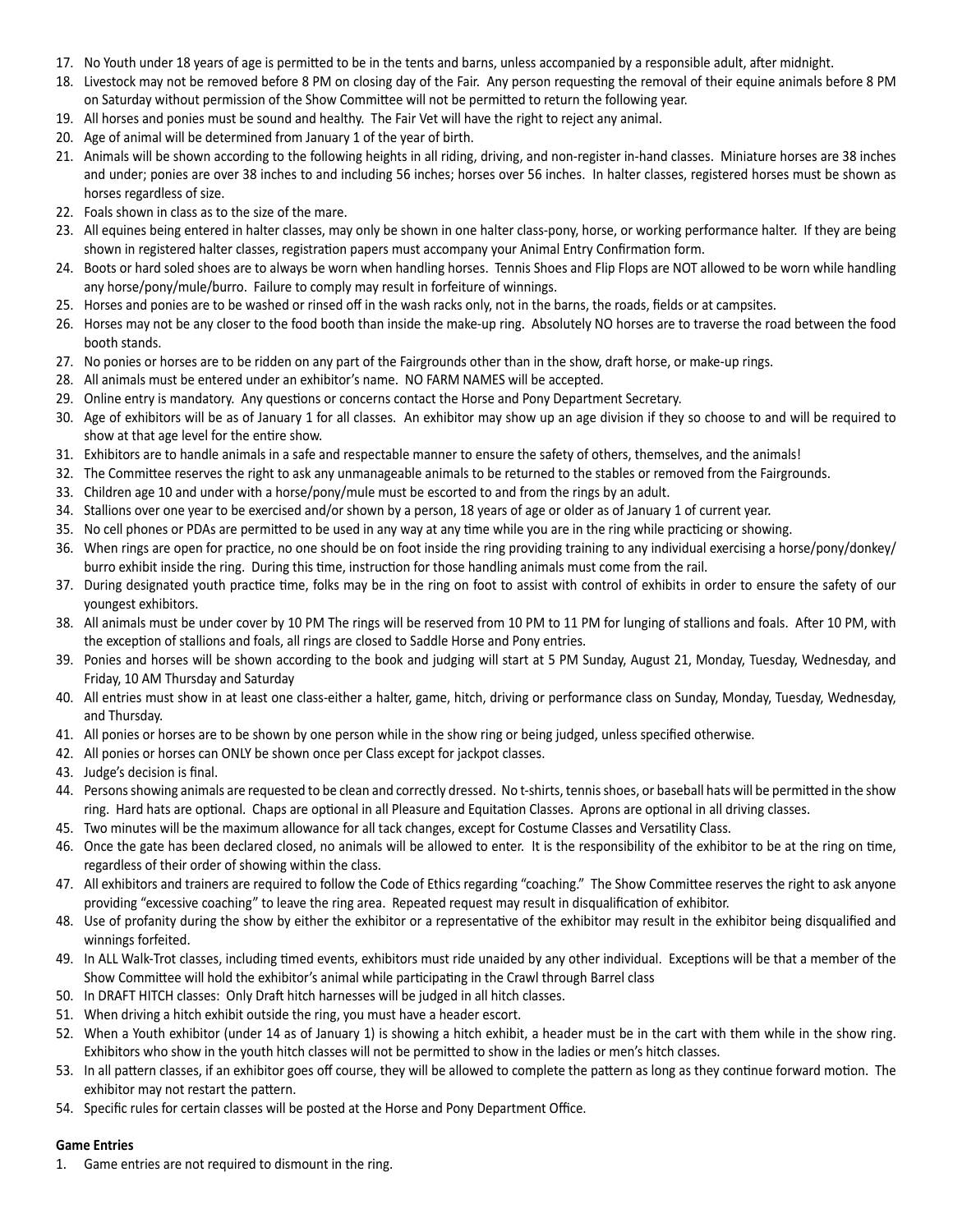- 2. Game riders are not required to wear hard hats. They may wear cowboy hats or hard hats if they wish.
- 3. All other hats, including baseball hats, are NOT permitted.
- 4. Game riders are required to wear long-sleeved, snap/button down shirt with a collar. These shirts must be completely snapped/buttoned at the wrists and snapped/buttoned the entire length, except for the top button, and must be tucked in.
- 5. Once the game class is called to start, all exhibitors must be in the make-up ring. If you miss your number being called, you miss your opportunity to compete in the class.
- 6. The only aids that game riders may use are spurs, whips, or crops. They must be complete, not broken, must have a tail. Feet cannot be secured to saddle in any fashion.
- 7. Whips, crops, and bats may only be used on the animal behind the saddle. Violators will be disqualified. Game riders must use a western style saddle.
- 8. If, during the course of a "run," an exhibitor's equipment breaks, they will be allowed to re-run the course. They will be moved to the bottom of the run order.

a. If the exhibitor's run occurs at the end of the class, they will be given 2 minutes to repair/replace the equipment and re-run the course. b. An exhibitor will be given only one rerun due to broken equipment.

- 9. There will be a consistent penalty assessed for every obstacle knocked over and will be announced prior to the start of the game classes. a. Penalty exception will be executed during the Running to Grace jackpot game classes as any obstacle knocked will result in disqualification. b. Penalty exception will be executed during the Keyhole Race, if the exhibit/exhibitor knocks down a cone it will result in disqualification.
- 10. All questions regarding game rules and tack should be addressed to the ring stewards within the make-up ring. DO NOT approach the announcer's booth.

#### Special Events

The following classes and activities are Specialty classes, entries and fees must be submitted with entry form by July 15, 2022. Proof of age, if required, must be made available to participate.

Please see day of class for additional information.

#### Special Presentations

# Dept 2 Section 1 - Game Classes

#### Sunday 5 PM

**\*Be sure to read rules regarding these classes**

**• Walk/Trot - Age 10 and under • Pee Wee - age 12 and under**

**• Junior - Age 13 - 17 • Senior - Age 18 and over**

#### **Division 1**

.

| <b>Classes:</b> |  |  |  |
|-----------------|--|--|--|
|                 |  |  |  |
|                 |  |  |  |
|                 |  |  |  |
|                 |  |  |  |
| -----           |  |  |  |

#### **Division 2**

This is a payback class. Cost is non-refundable \$20 per person with 100% payback. Entry and fee to be submitted by July 15, 2022. Entrants to complete an additional form and will receive a copy of rules when they pick up their show number in the Horse & Pony office. Rules will include that the knocking over of any obstacle (barrel) will result in elimination.

#### **Classes:**

1. Jackpot Keyhole - Junior (15 and under)

2. Jackpot Keyhole - Senior (16 and over)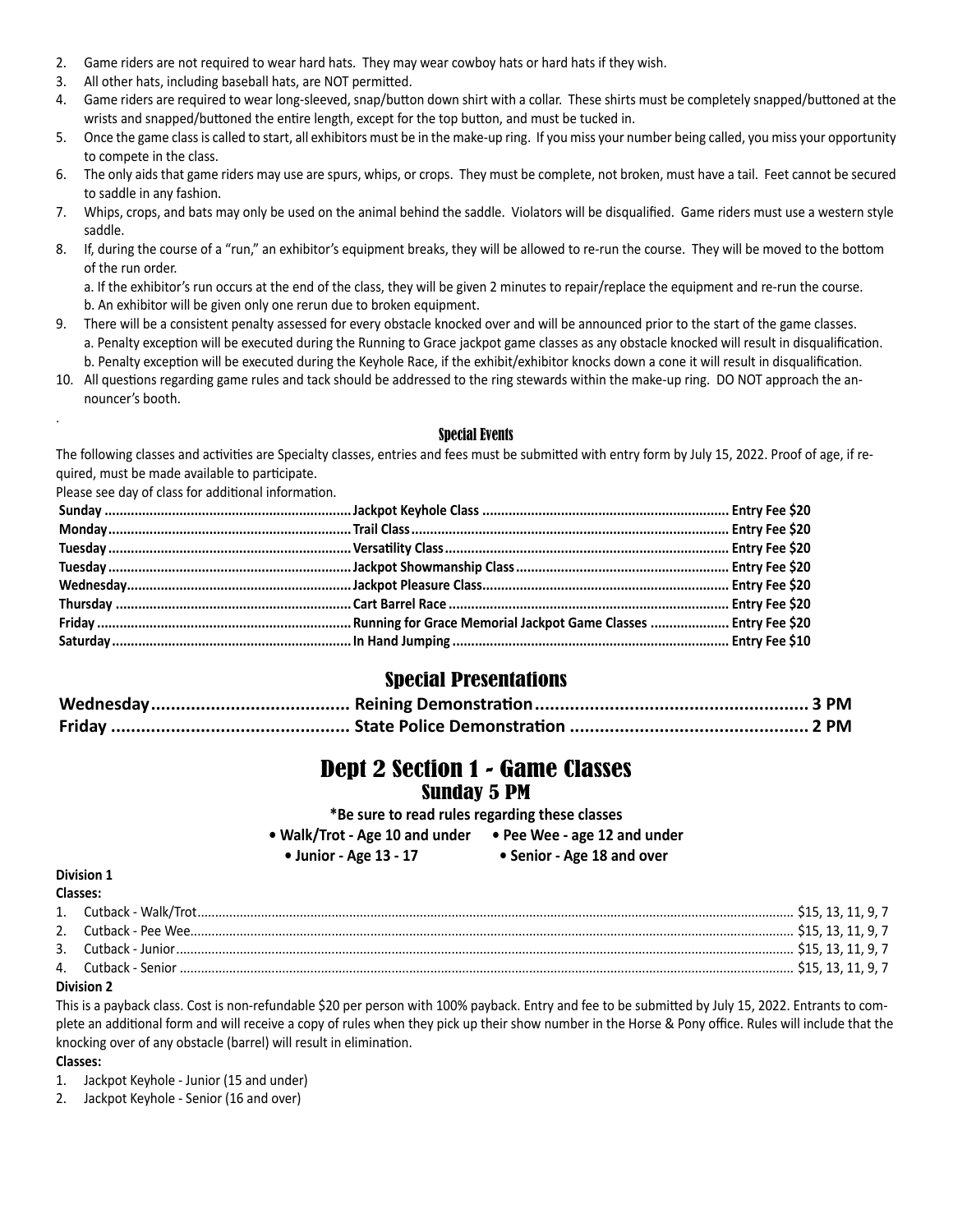# **Dept 2 Section 2 - Trail Monday 12 PM**

#### **Division 1**

These are payback clasess. Cost is non-refundable \$20 per person with 100% payback. Entry and fee to be submitted by July 15, 2022. Entrants to complete an additional form and will receive a copy of rules when they pick up their show number in the Horse & Pony office. Rules will include that the knocking over of any obstacle (barrel) will result in elimination.

#### **Classes:**

7.

- $1.$ Trail Class In Hand - Miniature Horse
- $2.$ Trail Class - Junior Rider (15 and under) run order will be based on animal size
- Trail Class Walk/Trot Rider (10 and under) run order will be based on animal size  $3.$
- 4. Trail Class - Senior Rider (16 and over) run order will be based on animal size

# **Dept 2 Section 3 - Pony Halter & Driving**

# **Monday**

|     | Division 1 - Registered and Non-Registered over 38" up to and including 56" |  |
|-----|-----------------------------------------------------------------------------|--|
| 1.  |                                                                             |  |
| 2.  |                                                                             |  |
| 3.  |                                                                             |  |
| 4.  |                                                                             |  |
| 5.  |                                                                             |  |
|     | Division 2 - Non-Registered to and including 38"                            |  |
| 1.  |                                                                             |  |
| 2.  |                                                                             |  |
| 3.  |                                                                             |  |
| 4.  |                                                                             |  |
| 5.  |                                                                             |  |
| 6.  |                                                                             |  |
|     | <b>Division 3 - Registered Miniature Horses</b>                             |  |
| 1.  |                                                                             |  |
| 2.  |                                                                             |  |
| 3.  |                                                                             |  |
| 4.  |                                                                             |  |
| 5.  |                                                                             |  |
| 6.  |                                                                             |  |
| 7.  |                                                                             |  |
| 8.  |                                                                             |  |
| 9.  |                                                                             |  |
| 10. |                                                                             |  |
| 11. |                                                                             |  |
| 12. |                                                                             |  |
| 13. |                                                                             |  |
| 14. |                                                                             |  |
|     |                                                                             |  |
|     |                                                                             |  |
|     | <b>Division 4 - All Mules</b>                                               |  |
| 1.  |                                                                             |  |
| 2.  |                                                                             |  |
| 3.  |                                                                             |  |
| 4.  |                                                                             |  |
| 5.  |                                                                             |  |
| 6.  |                                                                             |  |
|     | <b>Division 5 - Burro</b>                                                   |  |
|     | Division 6 - Non-Registered Horses - over 56"                               |  |
| 1.  |                                                                             |  |
| 2.  |                                                                             |  |
| 3.  |                                                                             |  |
| 4.  |                                                                             |  |
|     |                                                                             |  |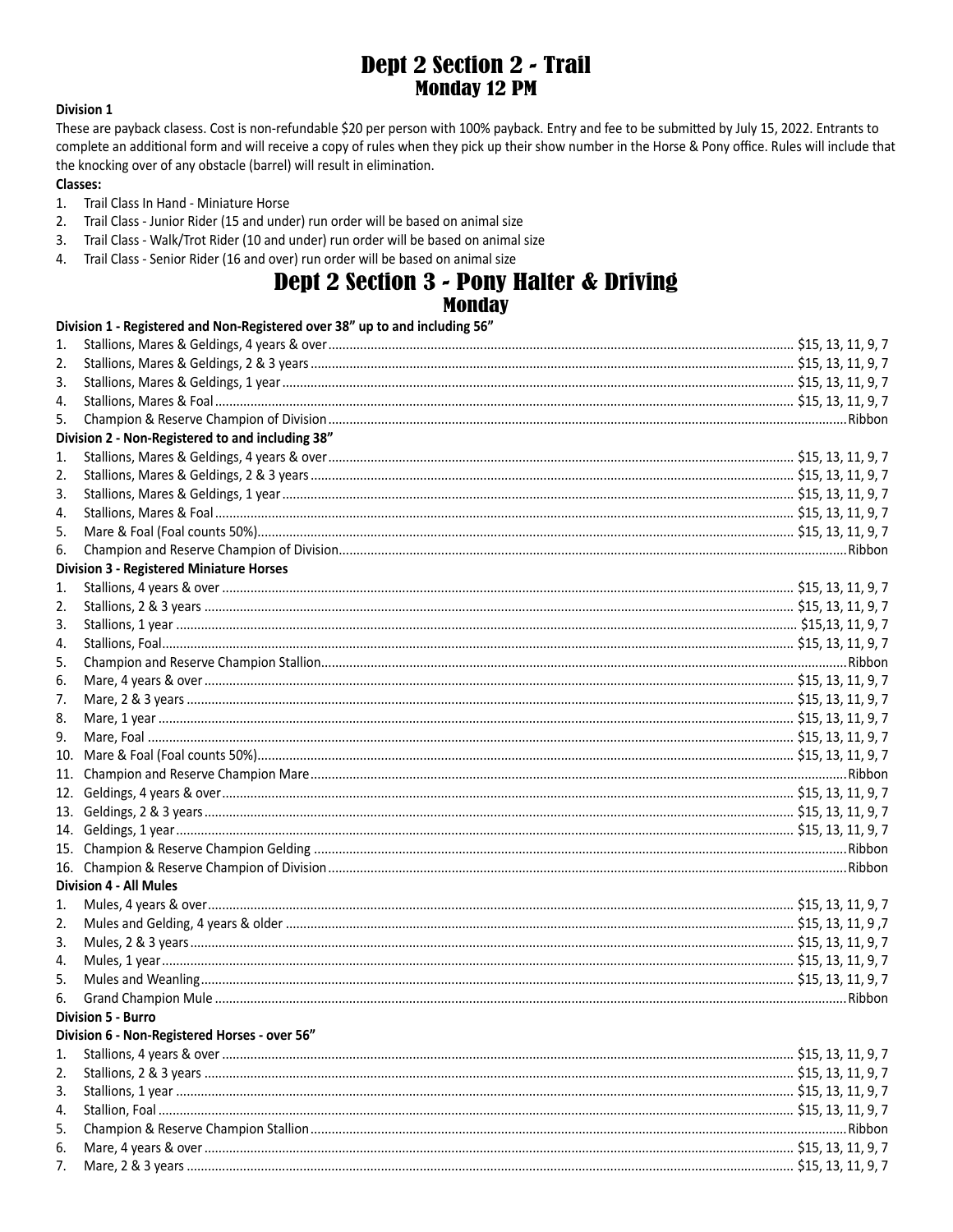| <b>Division 7 - Registered Quarter Pony</b>                                                                                                      |  |  |  |
|--------------------------------------------------------------------------------------------------------------------------------------------------|--|--|--|
| Ponies must be registered Quarter Ponies. You must show your Quarter Pony papers or if it is a younger pony, then you must show the Quarter Pony |  |  |  |
| papers of its DAM. The pony may be shown in only one halter class.                                                                               |  |  |  |
| <b>Division 8 - Driving Classes</b>                                                                                                              |  |  |  |

| 2.                                      |                                                                                                                           |  |  |  |
|-----------------------------------------|---------------------------------------------------------------------------------------------------------------------------|--|--|--|
| 3.                                      |                                                                                                                           |  |  |  |
| 4.                                      |                                                                                                                           |  |  |  |
| 5.                                      | Reinmanship Pony, over 38" and including 56", may not be in any other reinmanship class except youth \$25, 20, 15, 12, 11 |  |  |  |
| 6.                                      |                                                                                                                           |  |  |  |
| 7.                                      |                                                                                                                           |  |  |  |
| 8.                                      |                                                                                                                           |  |  |  |
|                                         |                                                                                                                           |  |  |  |
| Division 9 - Two Wheeled Obstacle Hitch |                                                                                                                           |  |  |  |
| 1.                                      |                                                                                                                           |  |  |  |
| 2.                                      |                                                                                                                           |  |  |  |
| 3.                                      |                                                                                                                           |  |  |  |
|                                         |                                                                                                                           |  |  |  |

# Dept 2 Section 4 - Showmanship & Horse Halter **Tuesday 12 PM**

#### Division 1 - Jackpot Showmanship Class

This is a payback class. Cost is non-refundable. \$20 per person with 100% payback. Entry and fee to be submitted by July 15, 2022. Entrants to complete an additional form and will receive a copy of rules when they pick up their show number in the Horse and Pony office.

### 1. Open Showmanship

#### Division 2 - Showmanship **Classes:**

| 1.               |                                                                        |  |
|------------------|------------------------------------------------------------------------|--|
| 2.               |                                                                        |  |
| 3.               |                                                                        |  |
| 4.               |                                                                        |  |
|                  | <b>Division 3 - Registered Quarter Horse</b>                           |  |
|                  | <b>Classes:</b>                                                        |  |
| 1.               |                                                                        |  |
| 2.               |                                                                        |  |
| $\overline{3}$ . |                                                                        |  |
| 4.               |                                                                        |  |
| 5.               |                                                                        |  |
| 6.               |                                                                        |  |
| 7.               |                                                                        |  |
| 8.               |                                                                        |  |
| 9.               |                                                                        |  |
| 10 <sub>1</sub>  |                                                                        |  |
| 11.              |                                                                        |  |
| 12.              |                                                                        |  |
| 13.              |                                                                        |  |
|                  |                                                                        |  |
|                  |                                                                        |  |
|                  | Division 4 - Other Registered English (including Arabians and Morgans) |  |
|                  | <b>Classes:</b>                                                        |  |
|                  |                                                                        |  |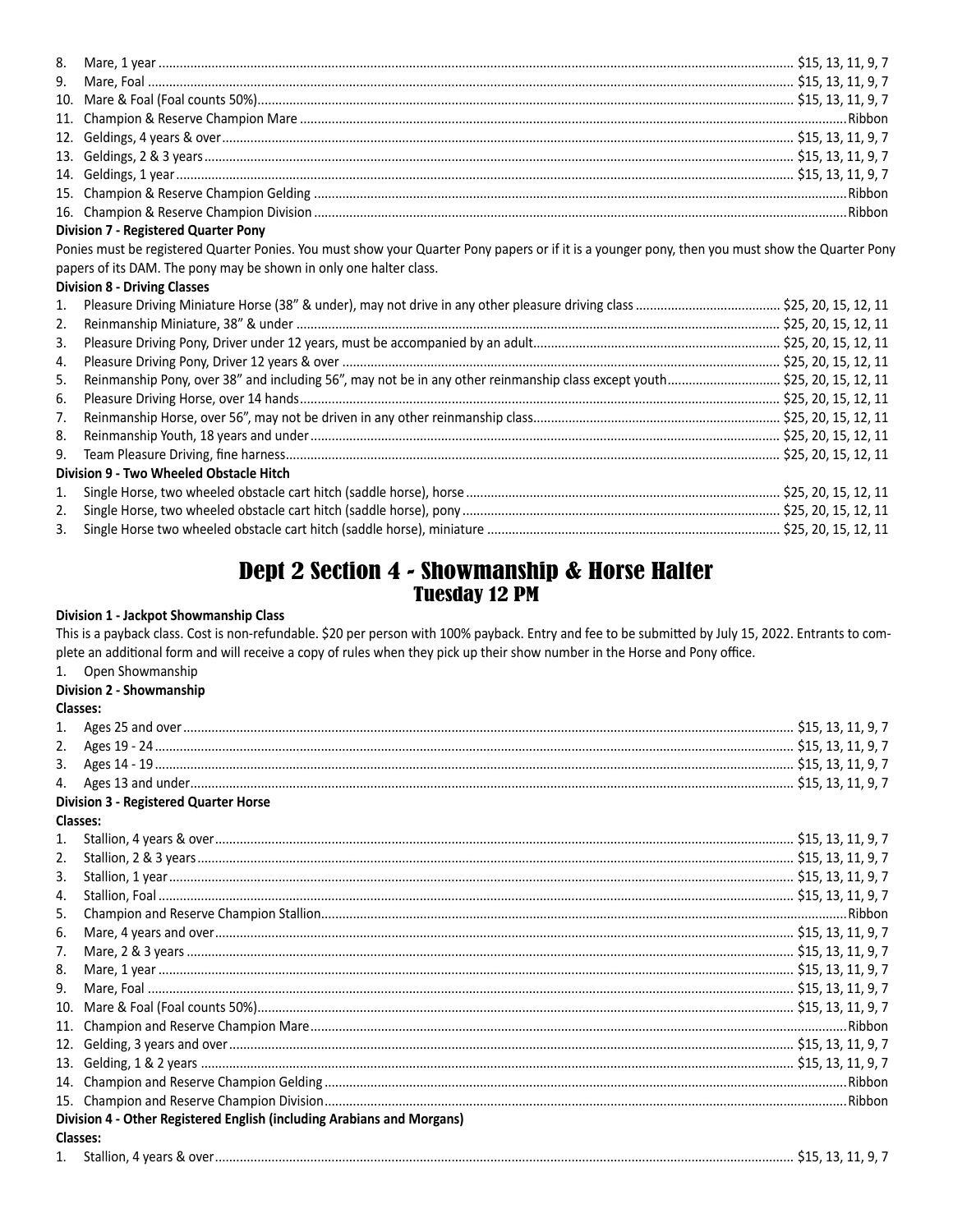| 2.               |                                                                                                                                                                       |  |
|------------------|-----------------------------------------------------------------------------------------------------------------------------------------------------------------------|--|
| 3.               |                                                                                                                                                                       |  |
| 4.               |                                                                                                                                                                       |  |
| 5.               |                                                                                                                                                                       |  |
| 6.               |                                                                                                                                                                       |  |
| 7.               |                                                                                                                                                                       |  |
| 8.               |                                                                                                                                                                       |  |
| 9.               |                                                                                                                                                                       |  |
| 10 <sub>1</sub>  |                                                                                                                                                                       |  |
| 11.              |                                                                                                                                                                       |  |
| 12.              |                                                                                                                                                                       |  |
| 13.              |                                                                                                                                                                       |  |
| 14.              |                                                                                                                                                                       |  |
|                  |                                                                                                                                                                       |  |
|                  | Division 5 - Other Registered Western (including Appaloosas and Paints)                                                                                               |  |
| <b>Classes:</b>  |                                                                                                                                                                       |  |
| 1.               |                                                                                                                                                                       |  |
| 2.               |                                                                                                                                                                       |  |
| 3.               |                                                                                                                                                                       |  |
| $\overline{4}$ . |                                                                                                                                                                       |  |
| 5.               |                                                                                                                                                                       |  |
| 6.               |                                                                                                                                                                       |  |
| 7.               |                                                                                                                                                                       |  |
| 8.               |                                                                                                                                                                       |  |
| 9.               |                                                                                                                                                                       |  |
| 10.              |                                                                                                                                                                       |  |
| 11 <sub>1</sub>  |                                                                                                                                                                       |  |
| 12.              |                                                                                                                                                                       |  |
| 13.              |                                                                                                                                                                       |  |
| 14.              |                                                                                                                                                                       |  |
|                  |                                                                                                                                                                       |  |
|                  |                                                                                                                                                                       |  |
|                  | This will be a halter class open to Registered Paint Horses only. Participants may have shown in other halter classes. The class winner will receive the Ken Reynolds |  |

#### Memorial Honor Award. There will be no premiums paid in this class.

### **Dept 2 Section 5 - Pet Pony, Lead Line & Performance Tuesday**

#### Division 1 - Pet Pony, 2 years & over, owned & shown by a child age 5 - 11 Child MUST be able to handle animal safely by themselves. Animals shown in classes one and two cannot be shown in any other halter classes. Classes:  $1.$  $\mathcal{P}$ **Division 2 - Lead Line** Animal may have shown in other sections. Rider 6 yrs. & under may not have ridden in any other class except stick pony. Animal to be led by a person 16 years or over. Classes:  $1.$  $\mathcal{P}$ Division 3 - Stick Pony Walt/Trot - must furnish own stick horse (must have horse-like head) Classes: 1.  $\mathcal{P}$ **Division 4** Classes:  $\mathbf{1}$  $2.$ Rider may not show in other riding classes except Intermediate Walk/Trot Pleasure and Costume  $3.$  $\overline{4}$ . Rider may not show in any other riding classes except Beginner's Pleasure, Walk/Trot games and costume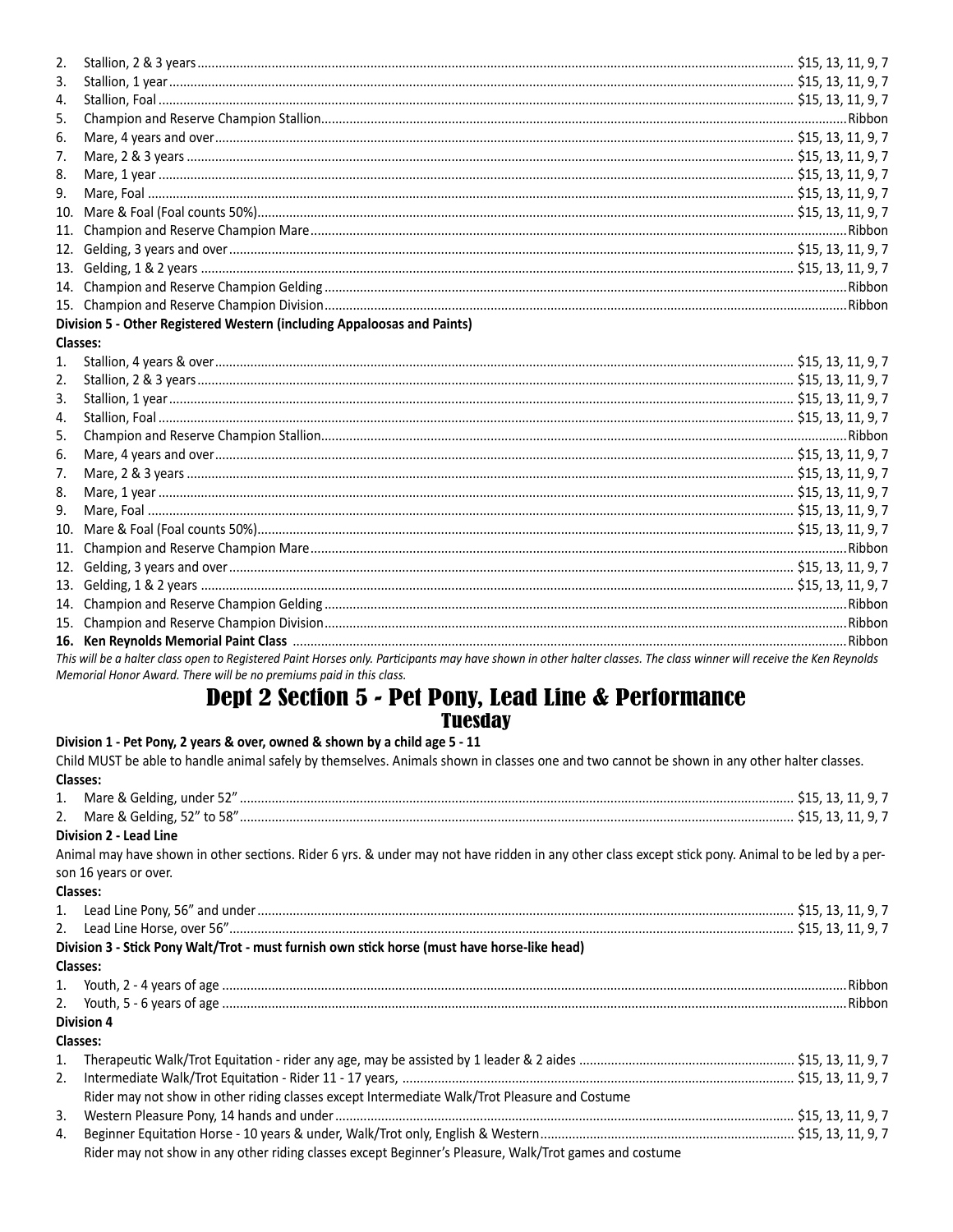| 5. |                                                                                                                     |  |
|----|---------------------------------------------------------------------------------------------------------------------|--|
|    | Rider may not show in any other riding classes except Beginner's Pleasure, Walk/Trot games and costume              |  |
| 6. |                                                                                                                     |  |
| 7. |                                                                                                                     |  |
| 8. |                                                                                                                     |  |
| 9. |                                                                                                                     |  |
|    | Rider may not show in any other riding classes except Intermediate Walk/Trot Equitation and Costume                 |  |
|    |                                                                                                                     |  |
|    | Rider may not show in any other riding classes except Beginner Equitation, Walk/Trot Games and Costume              |  |
|    |                                                                                                                     |  |
|    | Rider may not show in any other riding classes except Beginner Equitation, Walk/Trot Games and Costume              |  |
|    |                                                                                                                     |  |
|    |                                                                                                                     |  |
|    |                                                                                                                     |  |
|    |                                                                                                                     |  |
|    | 16 Versatility - 5 events: Showmanshin, English Pleasure, Western Equitation, Ranch Horse Pleasure and Pole Bending |  |

16. Versatility - 5 events: Showmanship, English Pleasure, Western Equitation, Ranch Horse Pleasure and Pole Bending. \$20 non-refundable entry fee. 100% payback. Entry and fee to be submitted with entry blank deadline, July 15th. Entrants will receive a copy of rules when they pick up their numbers. Versatility class will not begin before 7 PM.

### Dept 2 Section 6 - Performance & Hitch Wednesday 12 PM

#### **Division 1 - Performance**

| ۰.<br>۰,<br>٧<br>×<br>I<br>× |
|------------------------------|
|------------------------------|

| 1.  |                                                                                                                                           |  |
|-----|-------------------------------------------------------------------------------------------------------------------------------------------|--|
| 2.  |                                                                                                                                           |  |
| 3.  |                                                                                                                                           |  |
| 4.  |                                                                                                                                           |  |
| 5.  |                                                                                                                                           |  |
| 6.  |                                                                                                                                           |  |
| 7.  |                                                                                                                                           |  |
| 8.  |                                                                                                                                           |  |
| 9.  |                                                                                                                                           |  |
| 10. |                                                                                                                                           |  |
| 11. |                                                                                                                                           |  |
| 12. |                                                                                                                                           |  |
| 13. |                                                                                                                                           |  |
| 14. |                                                                                                                                           |  |
| 15. |                                                                                                                                           |  |
| 16. |                                                                                                                                           |  |
|     |                                                                                                                                           |  |
|     |                                                                                                                                           |  |
|     | <b>Division 2 - Generation Class</b>                                                                                                      |  |
|     | Two people show the same horse at Showmanship and Horsemanship. The two people must be a minimum (and able to prove) of 10 years apart in |  |
|     |                                                                                                                                           |  |
|     | <b>Division 3 - Adult Performance</b>                                                                                                     |  |
|     | Classes:                                                                                                                                  |  |
| 1.  |                                                                                                                                           |  |
|     | Rider may not show in any other class except Adult Walk/Trot Equitation and Costume                                                       |  |
| 2.  |                                                                                                                                           |  |
| 3.  |                                                                                                                                           |  |
| 4.  |                                                                                                                                           |  |
| 5.  |                                                                                                                                           |  |
|     | Rider may not show in any other class exept Adult Walk/Trot Pleasure and Costume                                                          |  |

#### **Division 4 - Jackpot Pleasure**

This is a payback class. Cost is non-refundable. \$20 per person with 100% payback. Entry fee to br submitted by July 15, 2022. Entrants to complete an additional form and will receive a copy of rules when they pick up their show number in the Horse & Pony office.

#### **Division 5 - Draft Hitch Classes**

To be held in the Draft Horse Ring beginning at 5 PM and running in conjunction with the Draft Horse Department show. Refer to Rule 48 - 50 for additional information regarding these classes.

**Classes:**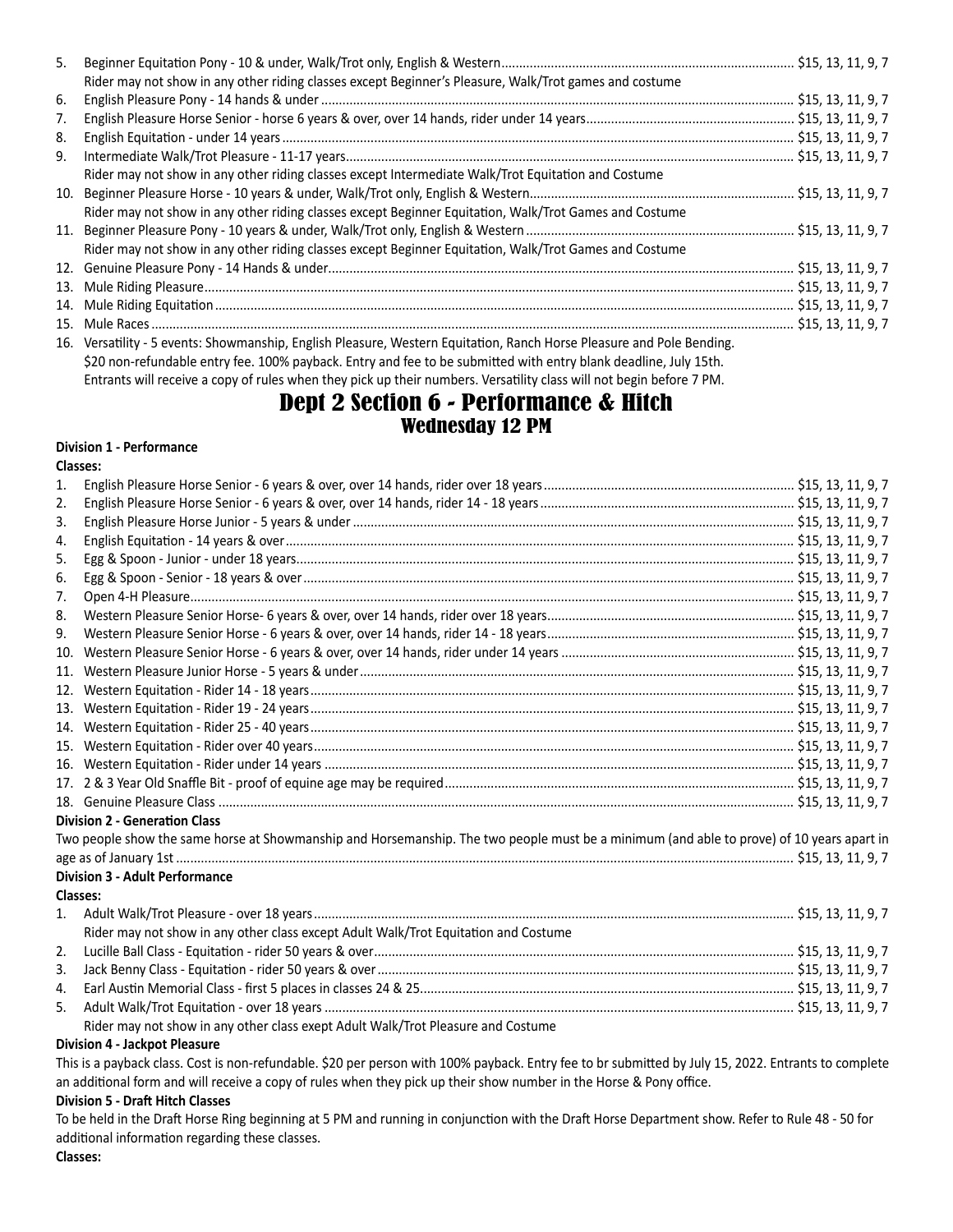| 1. |  |  |
|----|--|--|
| 2. |  |  |
| 3. |  |  |
| 4. |  |  |
| 5. |  |  |
|    |  |  |
| 7. |  |  |
|    |  |  |
|    |  |  |
|    |  |  |
|    |  |  |
|    |  |  |
|    |  |  |
|    |  |  |

### Dept 2 Section 7 - Reining, Games & Costume **Thursday 10 AM**

#### **Division 1 - Jackpot Cart Barrel Race (Driving)**

This is a payback class. Cost is non-refundable \$20 per person with 100% payback. Entry fee to be submitted by July 15th. Entrants to complete an additional form and will receive a copy of rules when they pick up their show number in the Horse & Pony office. Rules will include that the knocking over of any obstacle (barrel) will result in elimination.

Classes:

Horse  $1.$ 

 $2.$ Pony

 $3.$ Miniature Horse

#### Division 2 - Reining

#### Classes:

| 1. |  |  |  |
|----|--|--|--|
| 2. |  |  |  |
|    |  |  |  |
|    |  |  |  |
| 5. |  |  |  |
| 6. |  |  |  |
| 7. |  |  |  |

#### **Division 3 - Games**

\* Walk/Trot - 10 years & under (read rules for these classes), Pee-Wee - age 12 & under, Junior - 13 - 17 years, Senior - 18 years & over \*

#### Classes:

 $2.$  $3.$ 

| 1.                                              |                                                                                                                                                                                                                                                                                                                              |  |  |
|-------------------------------------------------|------------------------------------------------------------------------------------------------------------------------------------------------------------------------------------------------------------------------------------------------------------------------------------------------------------------------------|--|--|
| 2.                                              |                                                                                                                                                                                                                                                                                                                              |  |  |
| 3.                                              |                                                                                                                                                                                                                                                                                                                              |  |  |
| 4.                                              |                                                                                                                                                                                                                                                                                                                              |  |  |
| 5.                                              |                                                                                                                                                                                                                                                                                                                              |  |  |
|                                                 | There will be a designated handler for the animal. Child must remount the animal without assistance after crawling through the barrel                                                                                                                                                                                        |  |  |
| 6.                                              |                                                                                                                                                                                                                                                                                                                              |  |  |
|                                                 | $\frac{115}{15}$<br>$\frac{131}{19}$<br>$\frac{131}{19}$<br>$\frac{131}{19}$<br>$\frac{131}{19}$<br>$\frac{131}{19}$<br>$\frac{131}{19}$<br>$\frac{131}{19}$<br>$\frac{131}{19}$<br>$\frac{131}{19}$<br>$\frac{131}{19}$<br>$\frac{131}{19}$<br>$\frac{131}{19}$<br>$\frac{131}{19}$<br>$\frac{131}{19}$<br>$\frac{131}{19}$ |  |  |
|                                                 |                                                                                                                                                                                                                                                                                                                              |  |  |
|                                                 |                                                                                                                                                                                                                                                                                                                              |  |  |
|                                                 |                                                                                                                                                                                                                                                                                                                              |  |  |
|                                                 |                                                                                                                                                                                                                                                                                                                              |  |  |
|                                                 |                                                                                                                                                                                                                                                                                                                              |  |  |
|                                                 |                                                                                                                                                                                                                                                                                                                              |  |  |
| Division 5 - Costume - Not to begin before 5 PM |                                                                                                                                                                                                                                                                                                                              |  |  |
|                                                 | <b>Classes:</b>                                                                                                                                                                                                                                                                                                              |  |  |
|                                                 |                                                                                                                                                                                                                                                                                                                              |  |  |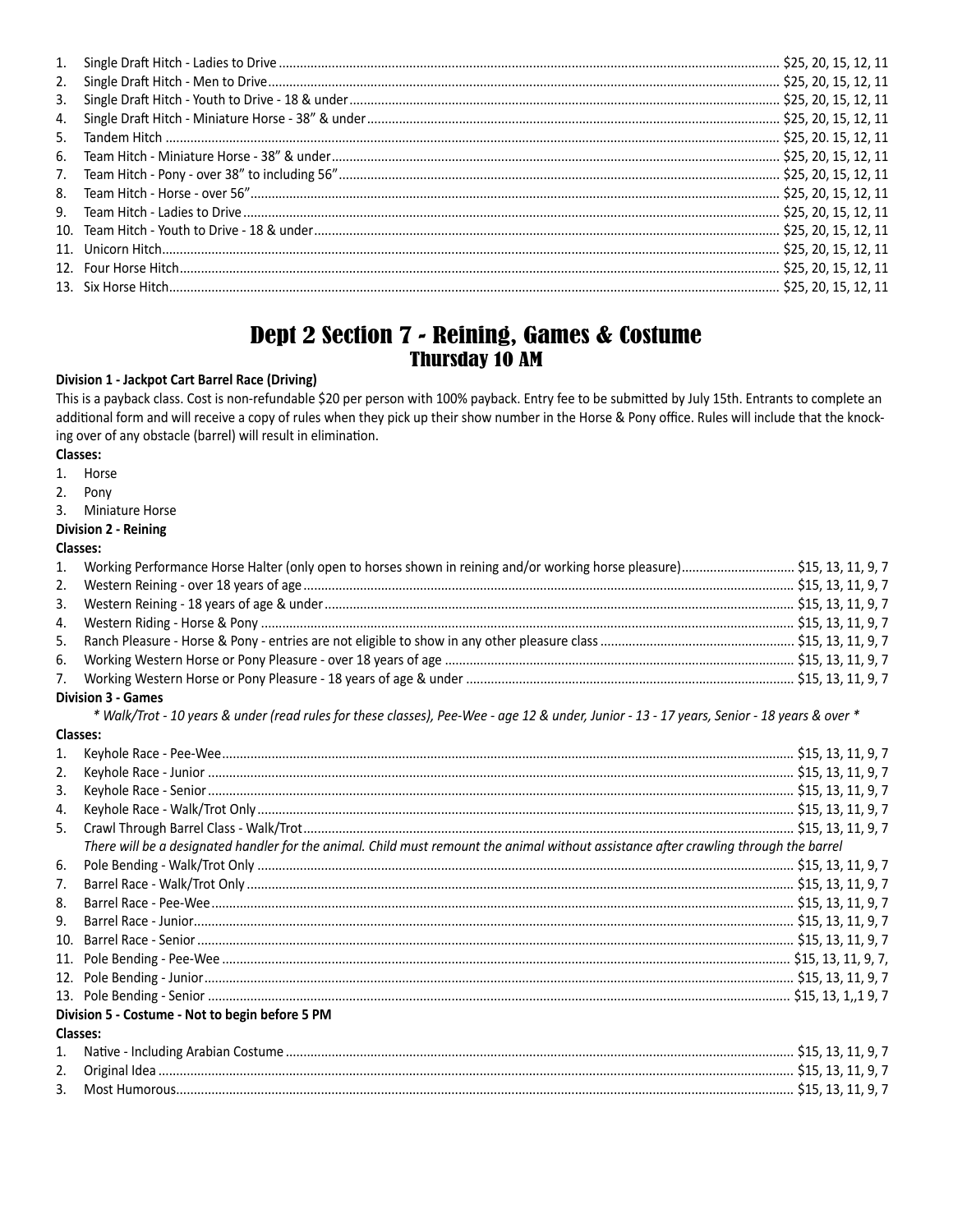### Dept 2 Section 8 - Games Friday 12 PM

#### **Division 1 - Games Classes:**

| * Walk/Trot - 10 years & under, Pee-Wee - 12 years & under, Junior - 13 - 17, Senior - 18 & over * |  |
|----------------------------------------------------------------------------------------------------|--|

# Special Presentation STATE POLICE DEMONSTRATION

#### **Division 2 - Running for Grace Memorial Jackpot Games - Not before 6 PM**

These classes are payback classes. Cost is \$20 non-refundable per person per class with added money and 100% payback. Entry and fee to be submitted by July 15th. Entrants to complete an additional form and will receive a copy of rules when they pick up their show number in the Horse & Pony office. Rules will include that any obstacles knocked over in any of these classes will result in elimination and all participants MUST wear something pink to compete. There will be additional non-monetary prizes awarded throughout the show. Must be in general show area to win non-monetary prizes.

#### **Classes:**

- 1. Jackpot Barrel Race Junior 15 years & under
- 2. Jackpot Barrel Race Senior 16 years & over
- 3. Jackpot Pole Bending Junior 15 years & under
- 4. Jackpot Pole Bending Senior 16 years & over

# Dept 2 Section 9 - Miniature Horse Jumping Saturday

#### **Division 1 - Jackpot Miniature Horse - In Hand Jumping**

This is a payback class. Cost is non-refundable \$10 per person with 100% payback. Entry and fee to be submitted by July 15th. Entrants complete an additional form and will receive a copy of rules when they pick up their show number in the Horse & Pony office.

#### Crawford County Saddle Horse & Pony Special Awards

Thank you to everyone who has provided special awards to be given to exhibitors throughout the Saddle Horse & Pony Department Show!

A **Memorial Trophy** will be awarded to the winner of the Barrel Race - Senior in memory of the previous secretary, **Donna S. Jones** An **Honorary Traveling Trophy** will be awarded in honor of **Emmy Arnett** to the female exhibitor with the fastest time in Barrel Race - Junior An **Honorary Traveling Trophy** will be awarded in honor of **Ray Kennerknecht** to the male exhibitor with the fastest time in Barrel Race - Junior

A **Memorial Trophy** will be awarded in memory of **Don Miller** to the winner of the Burro Halter class.

A **Traveling Memorial Trophy** will be awarded in memory of **Chris Ellis** to the winner of the Pleasure Driving Horse class.

A **Traveling Memorial Plaque** will be awarded in memory of **Ken Reynolds** to the winner of the Ken Reynolds Memorial Paint class

A **Traveling Memorial Trophy** will be awarded in memory of **Pete Hall** to the winner of the Unicorn Hitch class

A **Traveling Memorial Trophy** will be awarded in memory of **Boomer Taylor** to the winner of the 2 & 3 year old Snaffle Bit class

A **Memorial Trophy** will be awarded in memory of **Dana King** to the winner of Genuine Pleasure horse.

A **Special Award** will be awarded in memory of **Earl Austin** to the winner of the Earl Austin Memorial Class

A **Special Award** will be given by **The Richard Pitts Agency** to the participants in the Stick Pony Walk/Trot class

A **Special Award** will be given by **Roseanne Staub** to the winner of each of the following classes: Western Equitation - rider under 14 and English Equitation - rider under 14

### Crawford County Fair Horse & Pony Sponsor List